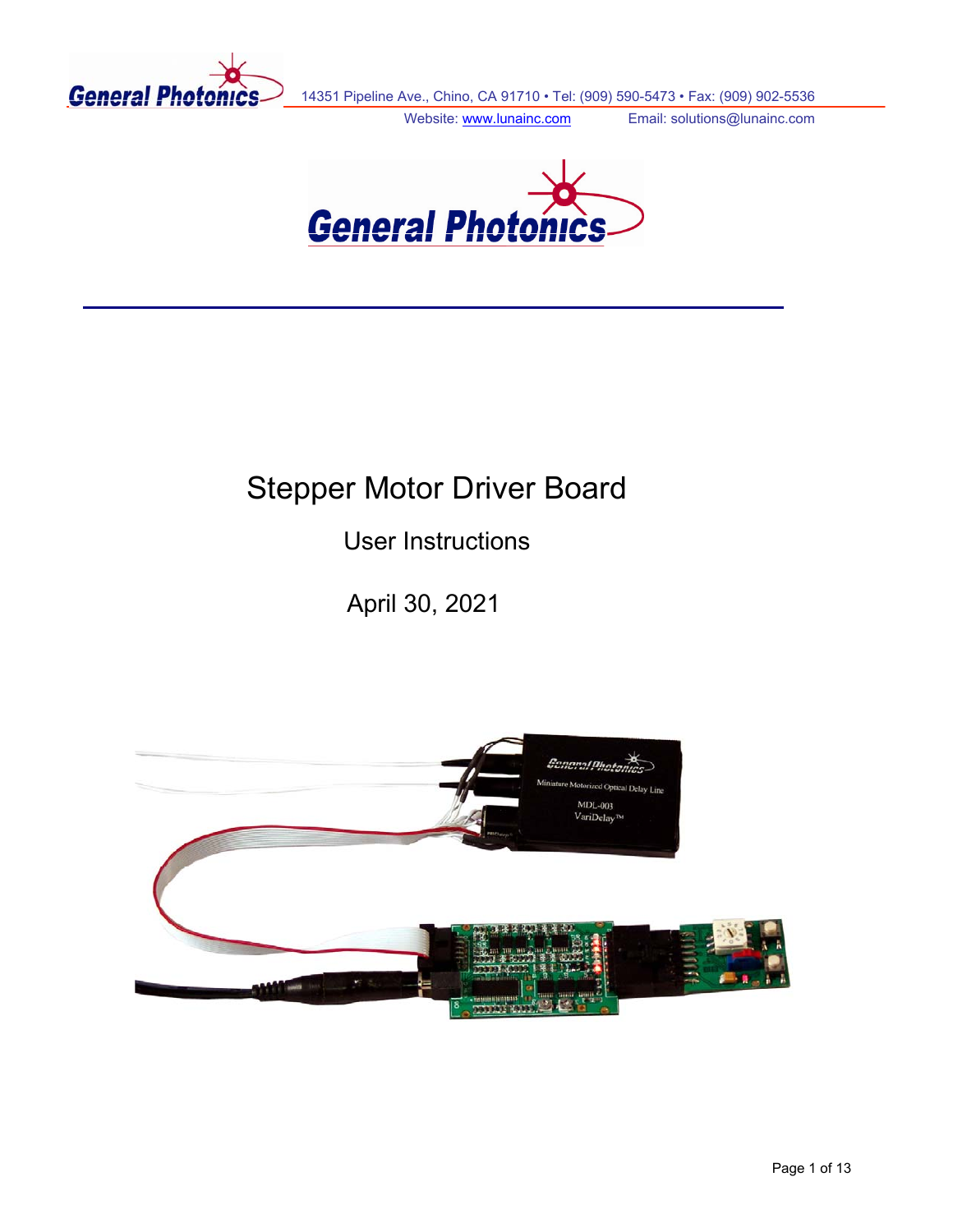

# **Table of Contents:**

| 13 |
|----|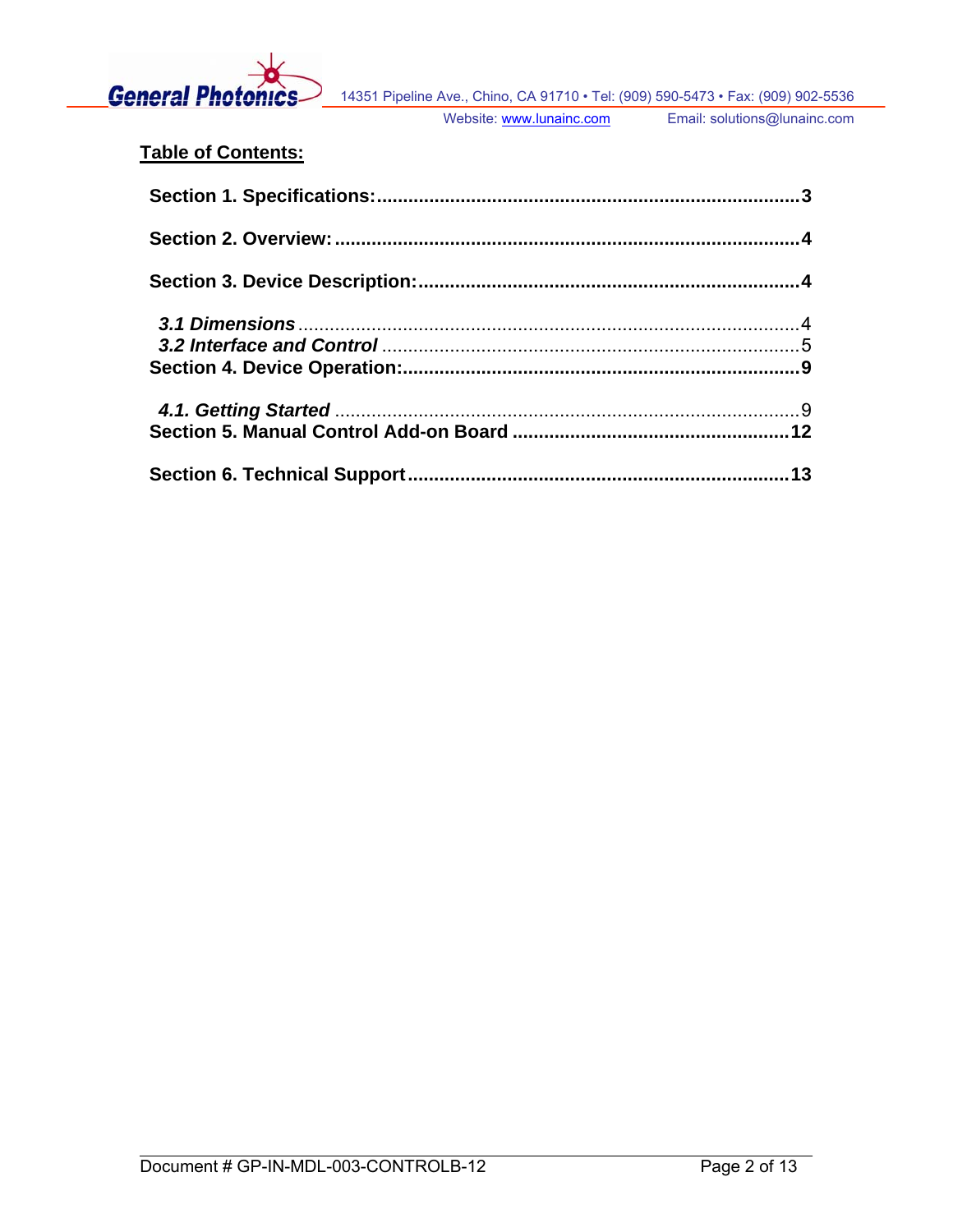<span id="page-2-0"></span>

# **Section 1. Specifications:**

| <b>Electrical Characteristics</b>    |                                                                      |  |  |
|--------------------------------------|----------------------------------------------------------------------|--|--|
| Power Supply                         | +12V~+32VDC/1A                                                       |  |  |
| <b>Operating Current</b>             | < 1A                                                                 |  |  |
| Control Interface                    | TTL levels and clock signal (see Table 1)                            |  |  |
| <b>Motor Control Mode</b>            | Constant current                                                     |  |  |
| <b>Motor Start Frequency</b>         | >500 Hz                                                              |  |  |
| <b>Motor Running Frequency</b>       | >8000 Hz                                                             |  |  |
| Motor Coil Control Type              | <b>PWM</b>                                                           |  |  |
| <b>PWM Frequency</b>                 | $>20$ kHz                                                            |  |  |
| <b>Stepper Drive Mode</b>            | Full step, $\frac{1}{2}$ step, and $\frac{1}{4}$ step                |  |  |
| <b>Directional Control</b>           | <b>CW/CCW</b>                                                        |  |  |
|                                      | Low: 0-0.6V                                                          |  |  |
| Input Logic Signal                   | High 1.6-20V                                                         |  |  |
|                                      | <b>TTL compatible</b>                                                |  |  |
| <b>Output Logic Signal</b>           | 0-5V, TTL compatible                                                 |  |  |
| Input Control Signals                | Direction, Enable, Clock                                             |  |  |
| <b>Output Signals</b>                | Home sensor trigger, far end sensor trigger                          |  |  |
| <b>Travel Limit Protection</b>       | Current disabled when a limit sensor is triggered                    |  |  |
| <b>Status Indicator LEDs</b>         | Power, Direction, Enable, Clock, Forward, Reverse                    |  |  |
| <b>Physical/Environmental</b>        |                                                                      |  |  |
| <b>Dimensions</b>                    | 50.9 (L) $\times$ 35.5 (W) $\times$ 7.6 (H) mm, excluding connectors |  |  |
| Weight                               | 50g (2 oz)                                                           |  |  |
| Input/Output Cables                  | Power, motor driver, and control                                     |  |  |
| Input Connector (to control circuit) | 8-pin SIP 0.1 inch grid                                              |  |  |
| Output Connector (to motor)          | 10-pin dual line 2mm grid                                            |  |  |
| Power Jack                           | Male barrel power jack ID 1.3mm (positive)                           |  |  |
|                                      | OD 3.8mm (negative)                                                  |  |  |
| <b>Operating Temperature</b>         | 0 to 50 °C                                                           |  |  |
| Storage temperature                  | $-20$ to 70 $^{\circ}$ C                                             |  |  |
| Humidity                             | Relative humiditiy 85% non condensing                                |  |  |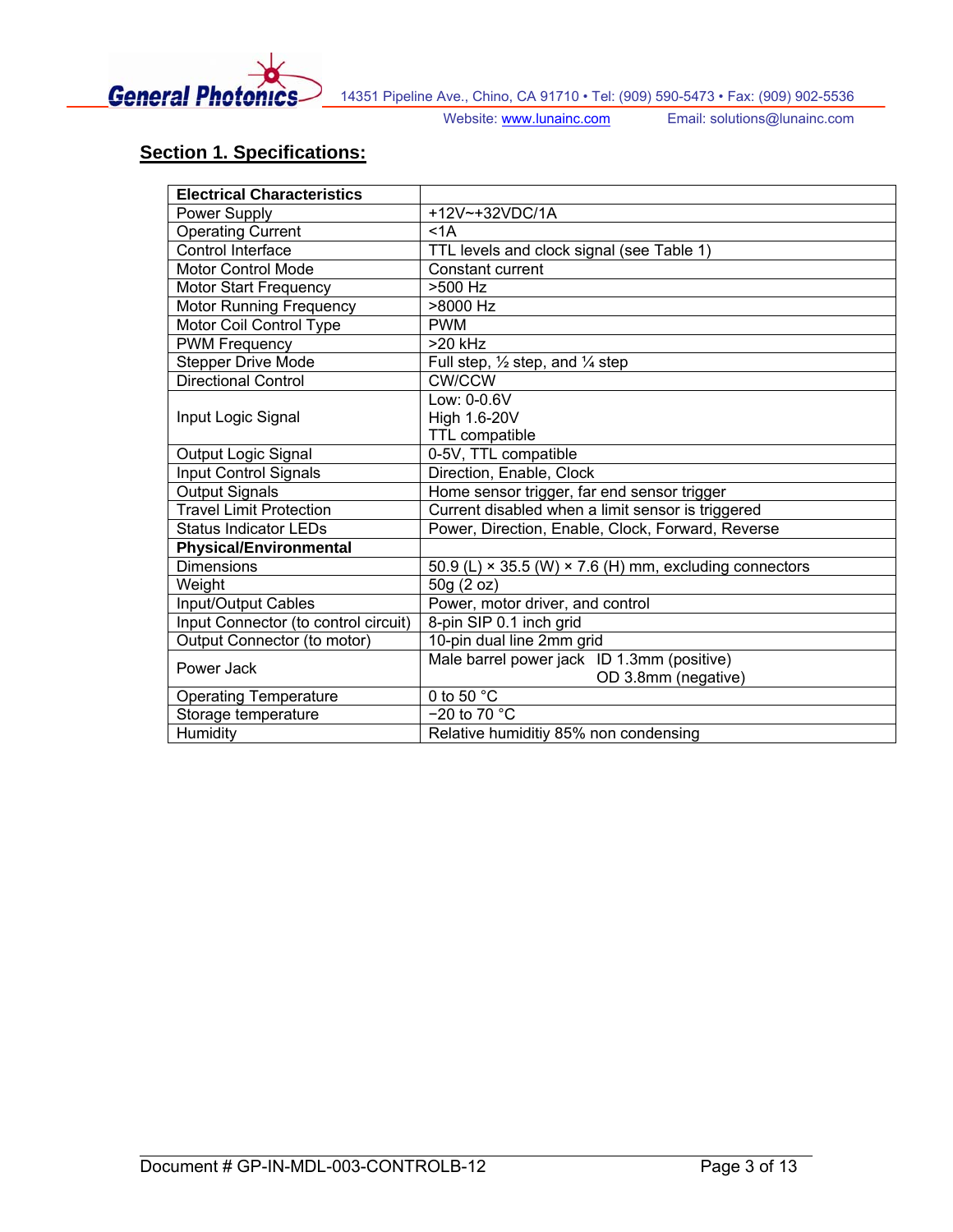<span id="page-3-0"></span>

## **Section 2. Overview:**

This driver board is designed to drive the stepper motor of the MDL-003 Motorized Delay Line. It can also drive any two phase stepper motor whose drive requirements fall within the board's voltage and current limits.

Note that all references to the home and far-end sensors apply only if the board is being used with an MDL-003. For the MDL-003, the home sensor indicates the minimum delay position, and the far end sensor indicates the maximum delay position. Forward scanning means that the delay is increasing, and reverse scanning means that the delay is decreasing.

#### **Section 3. Device Description:**

#### *3.1 Dimensions*

The board has 4 mounting holes, one in each corner of the board. The mounting hole diameter is 1.5mm. The mechanical drawing below is primarily to provide mounting hole location and dimensional information. It does not include the electrical connectors, which may extend beyond the edges of the board.



**Figure 1 Mechanical drawing (board only, excluding connectors). Dimensions in mm. Note: Board orientation in this figure is the same as in** [Figure 2.](#page-4-1)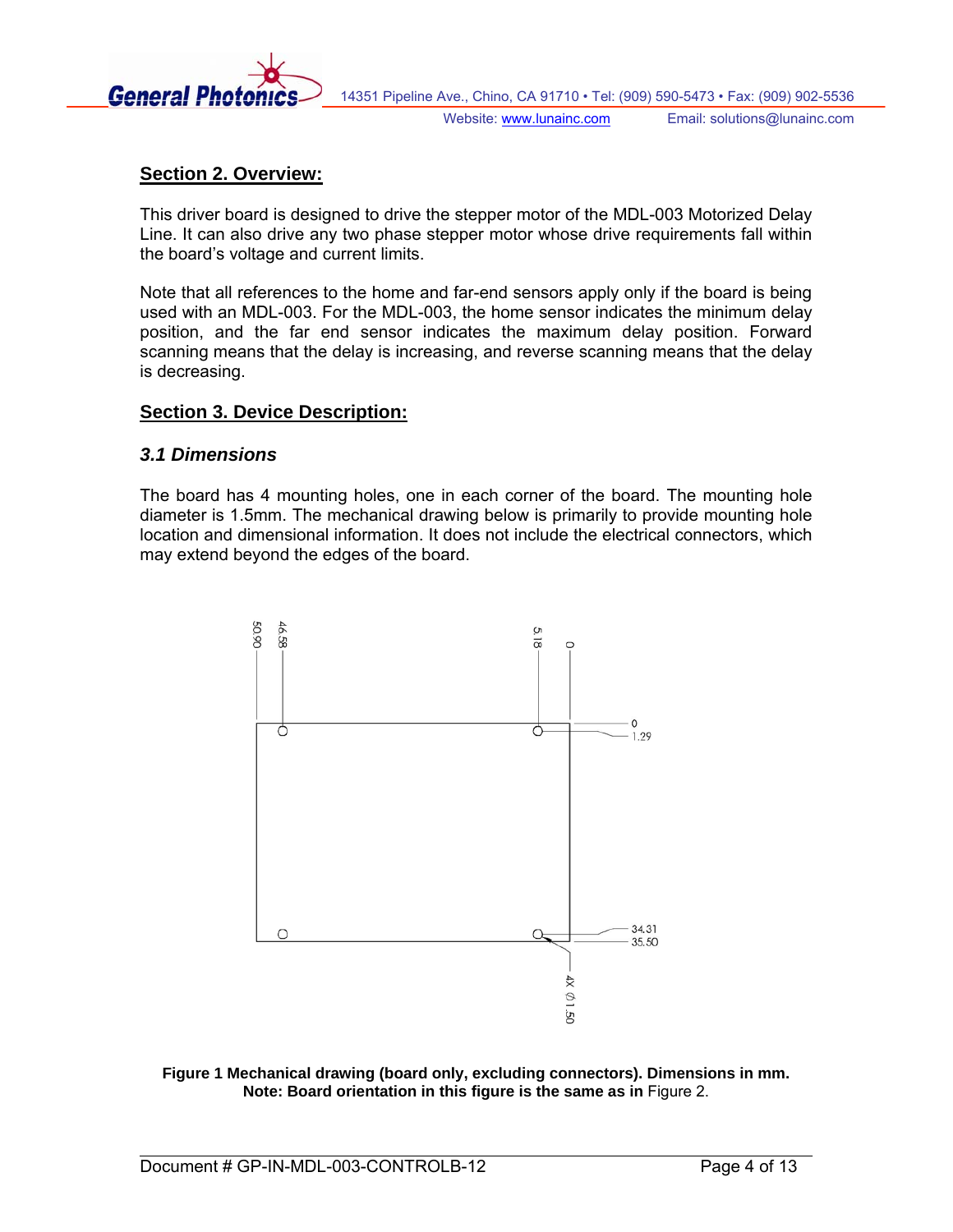<span id="page-4-0"></span>

# *3.2 Interface and Control*



**Figure 2 Stepper Motor driver board (top view)** 

<span id="page-4-1"></span>The functions of the connectors and interfaces in the diagram are described below.

A) CN2: Control circuit connector

If the manual control add-on board is being used, it plugs into this connector.

If the driver board is being used without the manual control add-on board, then the input pins that need to be connected to control the MDL are pins 1, 2, 3, and 8. Output pins 4 and 5 can be used to monitor the status of the limit sensors. Pin 7 is a +5V power supply for the manual control add-on board. It does not need to be connected if the manual control board is not being used.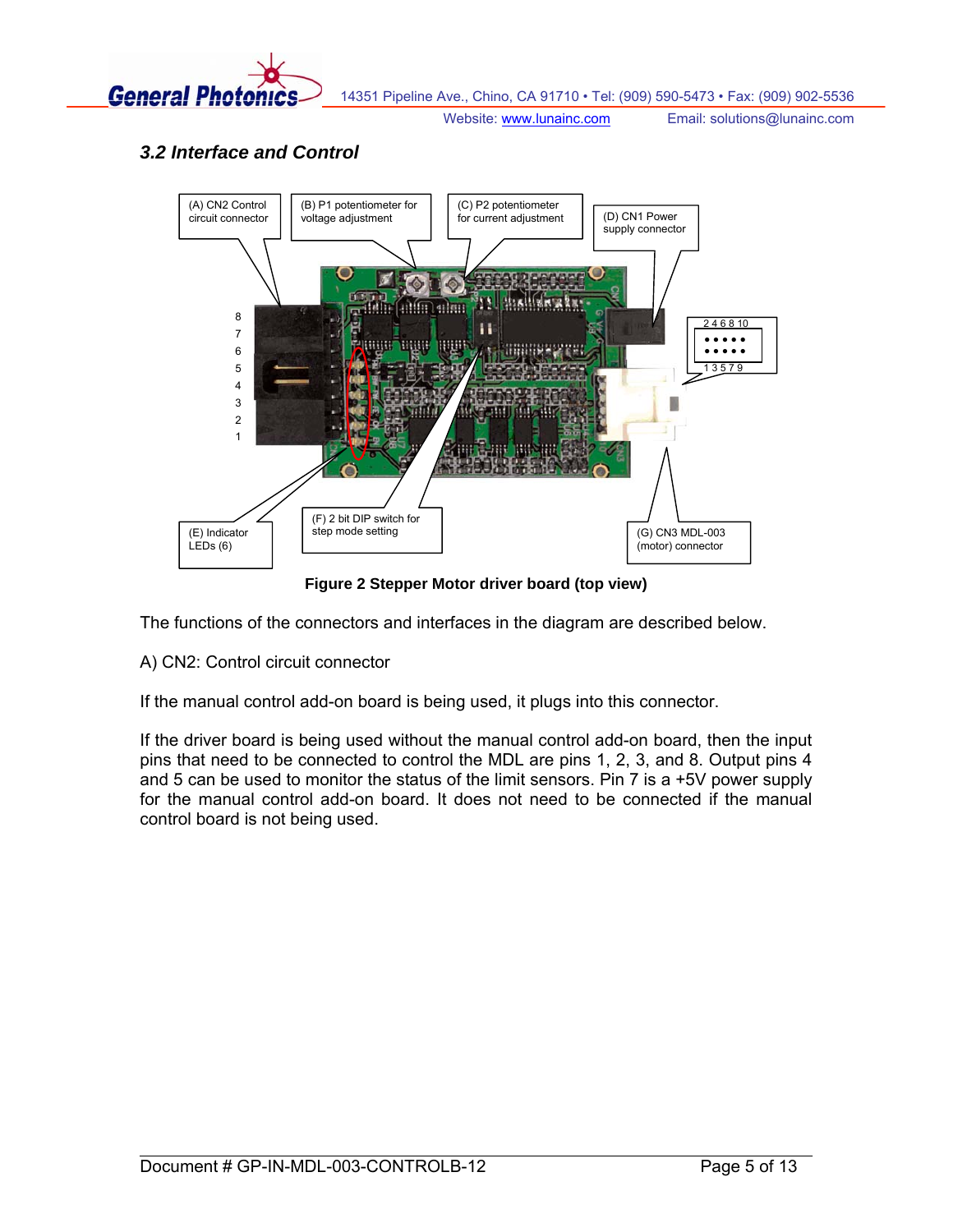

#### **Table 1 CN2 connector pinout**

<span id="page-5-0"></span>

| Pin#           | Name             | I/O | Description                        | Function             |
|----------------|------------------|-----|------------------------------------|----------------------|
|                | <b>Direction</b> |     | Motor rotation direction control   | Low=CW               |
|                |                  |     |                                    | High=CCW             |
| $\overline{2}$ | Enable           |     | Motor enable/disable               | Low=disable,         |
|                |                  |     |                                    | High=enable          |
| 3              | Clock input      |     | Clock signal supplied to the board | Controls MDL speed   |
| 4              | <b>HMTR</b>      | O   | Home position sensor trigger       | Low=not triggered    |
|                |                  |     |                                    | High= triggered      |
| 5              | <b>FETR</b>      | O   | Far end position sensor trigger    | Low=not triggered    |
|                |                  |     |                                    | High= triggered      |
| 6              | Clock output     | O   | Clock pulse applied to the motor   | Output level: TTL    |
| 7              | $+5V$            | O   | Positive 5V power output           | Output current limit |
|                |                  |     |                                    | 50 <sub>m</sub> A    |
| 8              | Ground           |     | System ground                      |                      |

B) P1: Potentiometer for motor drive voltage adjustment

The motor drive voltage can be adjusted using potentiometer P1. For a motor working in constant current mode, motor output torque is not very sensitive to changes in drive voltage. The voltage is factory preset to 10.5V. In most cases, it is not necessary to change the setting. The voltage range is from 2V to input power voltage minus 1.5V.

C) P2: Potentiometer for motor drive current adjustment

The average motor drive current can be adjusted to fit different load torques using potentiometer P2. Potentiometer P2 adjusts both motor phase currents evenly. The current adjustment range is from 0.05A to 1A. Larger currents can provide larger motor output torques. The current is factory preset to match the requirements of the MDL-003 stepper motor. If the board is being used with an MDL-003, it is not necessary to change the current setting.

D) CN1: Power supply connector

Type: Power jack Inner conductor: Diameter 1.3mm, Positive Outer conductor: Diameter 3.8mm, Negative



**Figure 3 Power jack configuration**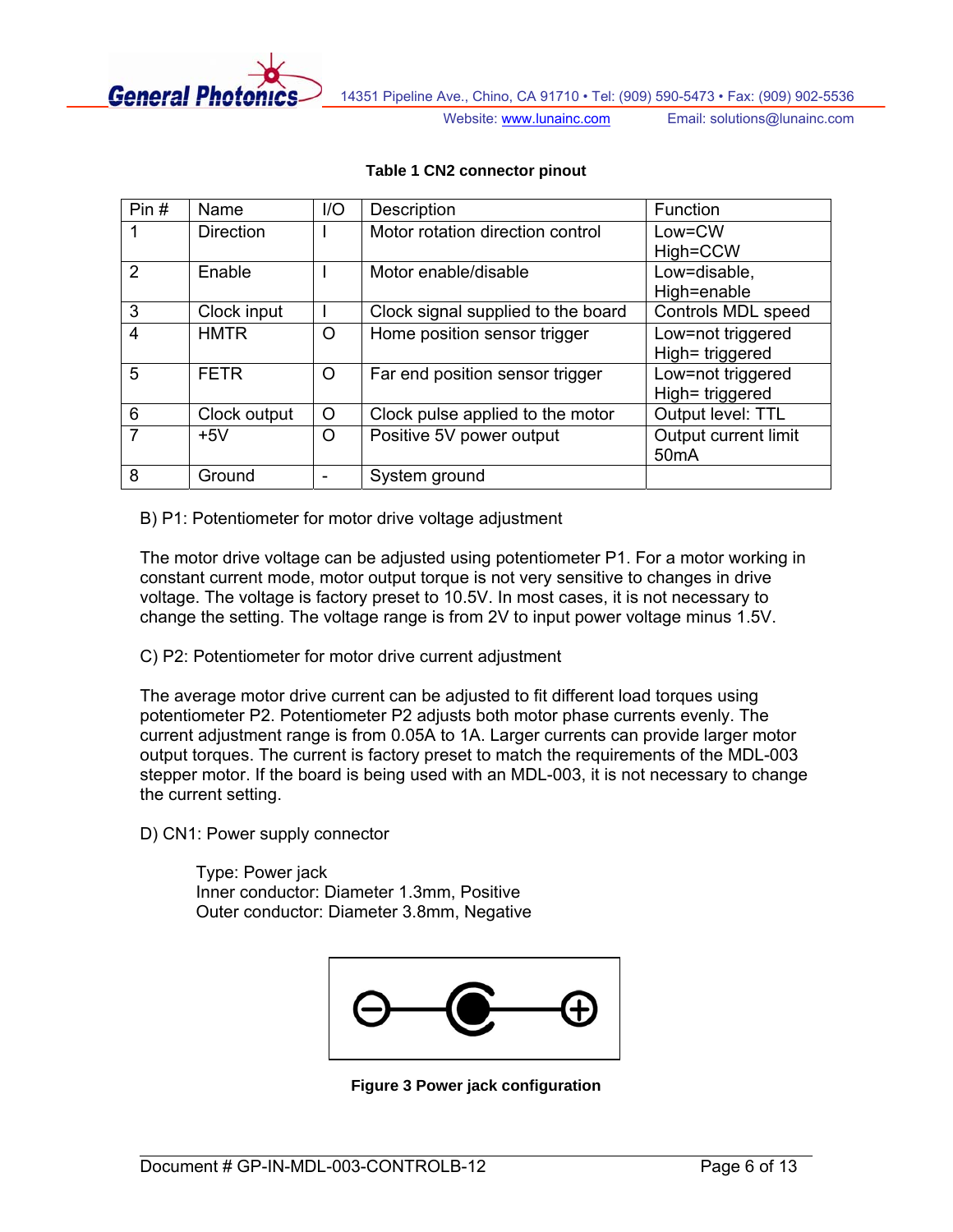

E) Indicator LEDs

<span id="page-6-0"></span>There are 6 indicator LEDs on the board. [Table 2](#page-6-0) provides the readout key.

| $\#^*$ | Symbol    | Function             | Description                       |                                        |  |
|--------|-----------|----------------------|-----------------------------------|----------------------------------------|--|
|        | EN        | Enable               | LED on:                           | enable signal high                     |  |
| 2      | <b>CK</b> | <b>Clock</b>         | LED on:                           | receiving input clock signal           |  |
| 3      | <b>FE</b> | Far end sensor       | LED off:                          | far end sensor not connected           |  |
|        |           | status               | LED on:                           | far end sensor connected               |  |
|        |           |                      |                                   | LED blinking: far end sensor triggered |  |
| 4      | <b>FW</b> | <b>Direction CCW</b> | LED blinking: motor direction CCW |                                        |  |
|        |           |                      |                                   | (control signal TTL high)              |  |
| 5      | <b>BW</b> | Direction CW         | LED blinking: motor direction CW  |                                        |  |
|        |           |                      |                                   | (control signal TTL low)               |  |
| 6      | HМ        | Home sensor          | LED off:                          | home sensor not connected              |  |
|        |           | status               | LED on:                           | home sensor connected                  |  |
|        |           |                      |                                   | LED blinking: home sensor triggered    |  |

## **Table 2 LED indicator function description**

\*LEDs numbered from bottom to top in [Figure 2](#page-4-1).

F) 2-bit DIP switch for motor step mode selection

This 2-bit DIP switch is for stepper motor step control. The board can drive the motor in full, ½ and ¼ step modes. Fractional modes can be used for smoother motor motion and less noise. The default setting is  $\frac{1}{4}$ -step mode.

Bit numbers and ON/OFF status are labeled on the board.



**Figure 4 DIP switch position and status** 

**Table 3 Dip switch position key (motor step mode)**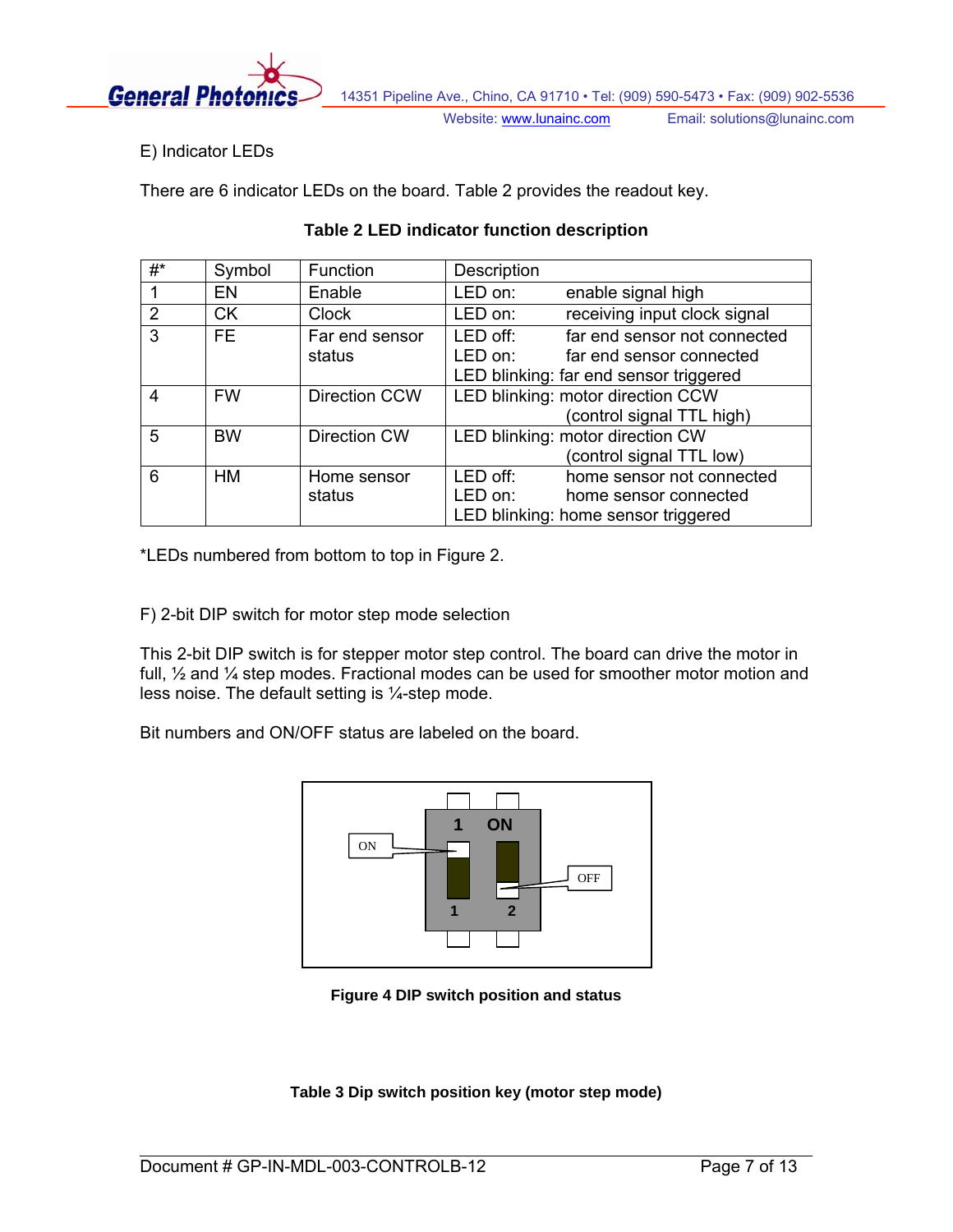

| Bit 1      | Bit 2 | Step mode     | Clock Pulse frequency factor |
|------------|-------|---------------|------------------------------|
| OFF        | OFF   | $\frac{1}{4}$ | 4X                           |
| <b>OFF</b> | ΟN    | $\frac{1}{2}$ | 2X                           |
| ΟN         | OFF   | $\frac{1}{2}$ | 2X                           |
| ΟN         | OΝ    | Full          | 1Х                           |

G) CN3: MDL-003 (or other stepper motor) drive connector

#### **Table 4 CN3 connector pinout**

| Pin# | Name              | 1/O | Function                           |
|------|-------------------|-----|------------------------------------|
| 1    | $B-$              | O   | Motor coil phase $B -$             |
| 2    | B+                | O   | Motor coil phase B +               |
| 3    | $A-$              | O   | Motor coil phase A -               |
| 4    | A+                | O   | Motor coil phase A +               |
| 5    | Home1             |     | Home position sensor terminal 1    |
| 6    | Home <sub>2</sub> |     | Home position sensor terminal 2    |
| 7    | Far end 1         |     | Far end position sensor terminal 1 |
| 8    | Far end 2         |     | Far end position sensor terminal 2 |
| 9    | <b>NC</b>         |     | Not connected                      |
| 10   | <b>NC</b>         |     | Not connected                      |

If the board is being used to control an MDL-003, the MDL-003 optical head's electrical cable plugs into this connector.

If the board is being used to control a different stepper motor, pins 1-4 are the two-phase drive signals for the motor.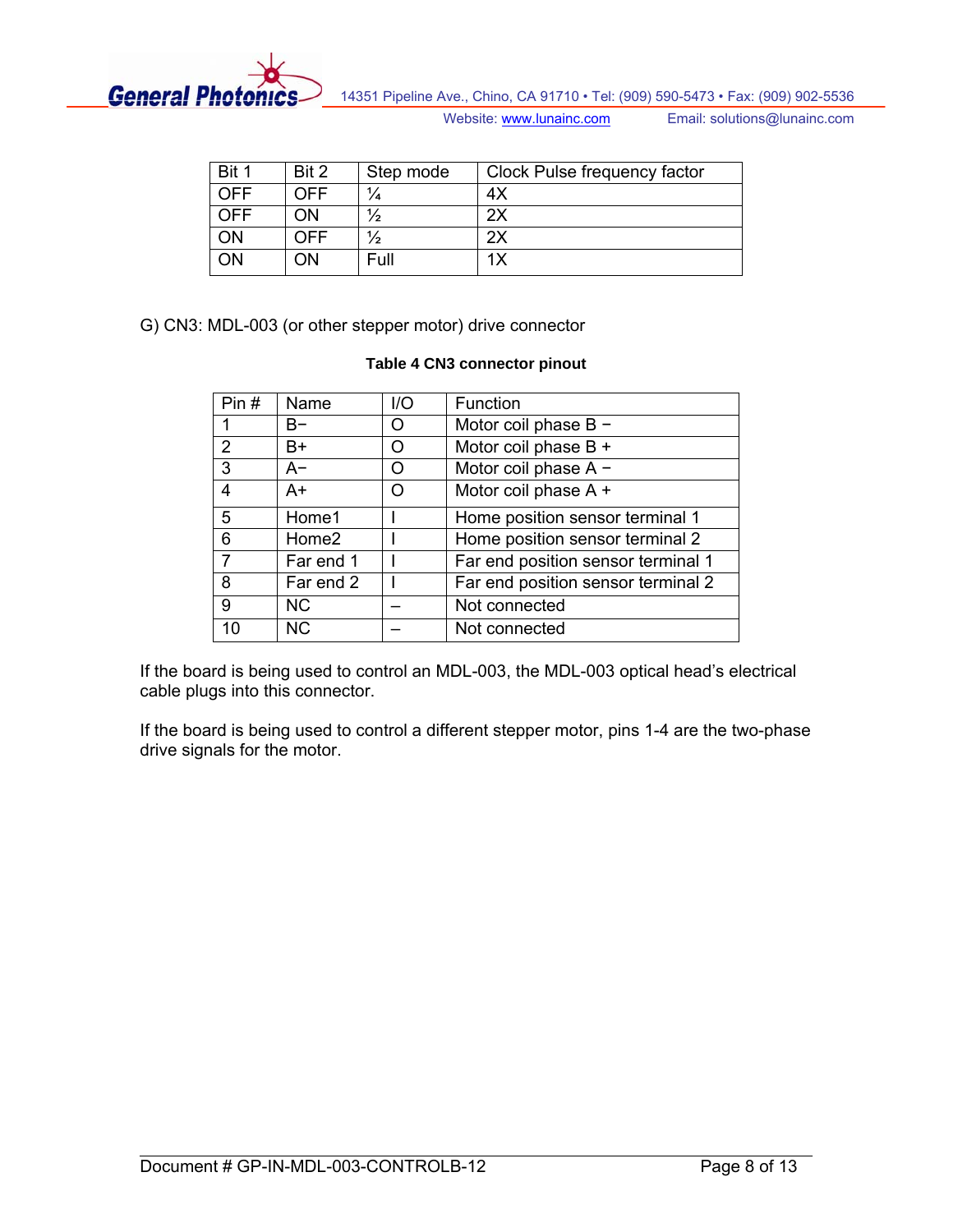<span id="page-8-0"></span>

# **Section 4. Device Operation:**

Electrical and optical connections are required during setup of an MDL with the stepper motor driver board. Follow safety precautions when making these connections.

## *4.1. Getting Started*

#### **Unpacking**

Be careful when unpacking the product from its original packaging.

If using with an MDL-003, avoid applying any force to optical fiber pigtails, and do not let any free-drop of fiber connectors occur at any time. Excessive force to fiber pigtails may degrade device performance or damage the variable optical delay module.

Observe standard ESD precautions when unpacking the board.

#### **Operation**



#### **Figure 5 Setup diagram**

<span id="page-8-1"></span>The electrical connections necessary to operate an MDL-003 or other stepper motor using this driver board are shown in [Figure 5.](#page-8-1)

- 1. Power supply: The board requires +12~+32VDC (1A).
- 2. MDL-003: The MDL-003 electrical cable plugs directly into the 10-pin connector on the right side of the board, as shown in the figure.
- 3. Control circuit: The user needs to provide 3 inputs to drive the motor.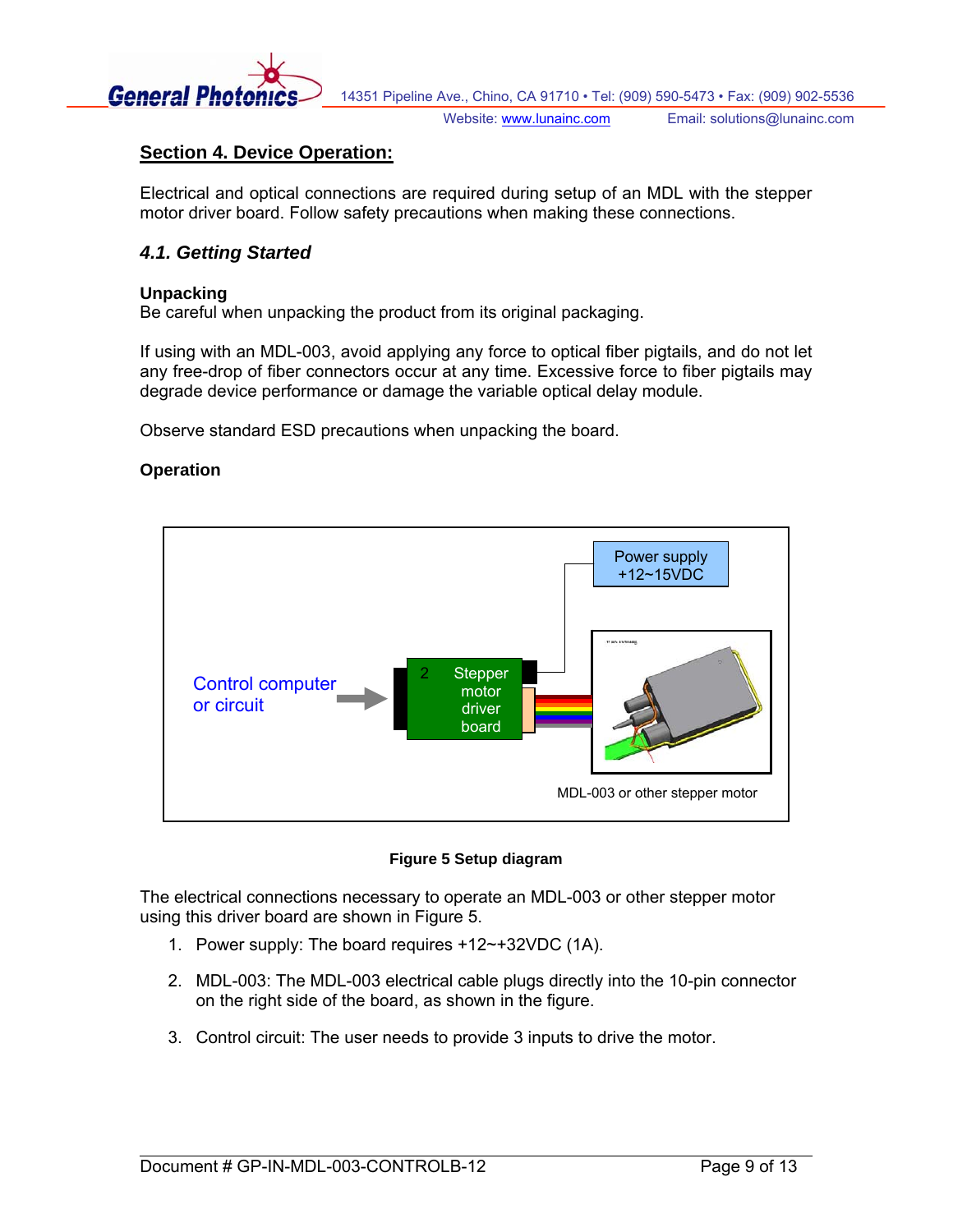

- a. Enable/Disable signal (pin 2): TTL levels. High (5V): enabled Low (0V): disabled
- b. Clock pulse (pin 3): Square wave TTL levels 0/5V.

Pulse:  $\mathbb{L}$ , minimum width 2 $\mu$ s recommended: 50% duty cycle The clock rate controls the MDL scan speed. Depending on the step mode, the motor moves  $\frac{1}{4}$ ,  $\frac{1}{2}$ , or 1 full step per clock pulse received.

c. Directional signal (pin 1): TTL levels. High: CCW, MDL-003 reverse direction Low: CW, MDL-003 forward direction

If the board is being used to drive an MDL-003, the MDL scan status also depends on the state of the home and far end position sensors. With the MDL cable connected to the board, the board will automatically sense the state of the position sensors.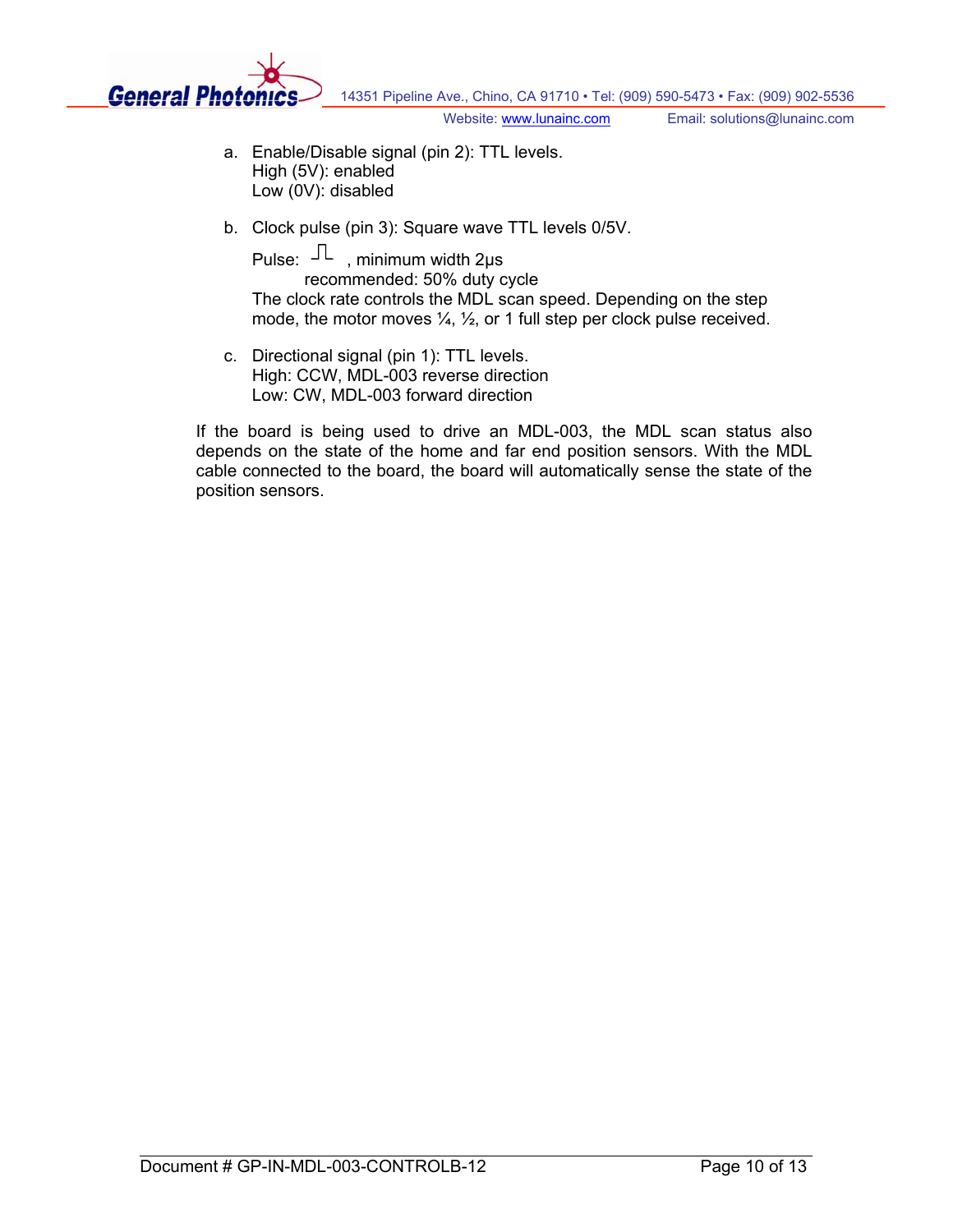

The truth table for MDL-003 motor control is given below.

|            | <b>Position Sensors</b> | Control Input    |        |              |              |
|------------|-------------------------|------------------|--------|--------------|--------------|
| Home       | Far end                 | <b>Direction</b> | Enable | <b>Clock</b> | Motor status |
| Dis        | х                       | Χ                | х      | х            | <b>Stop</b>  |
| X          | Dis                     | Χ                | X      | X            | <b>Stop</b>  |
| Cond       | Cond                    | L                | L      | Inactive     | <b>Stop</b>  |
| Cond       | Cond                    | L                | L      | Active       | Stop         |
| Cond       | Cond                    | L                | H      | Inactive     | Hold         |
| Cond       | Cond                    | L                | Η      | Active       | Forward      |
| Cond       | Cond                    | H                | L      | Inactive     | <b>Stop</b>  |
| Cond       | Cond                    | Η                | L      | Active       | <b>Stop</b>  |
| Cond       | Cond                    | H                | H      | Inactive     | Hold         |
| Cond       | Cond                    | H                | H      | Active       | Reverse      |
| Trd        | Cond                    |                  | L      | Inactive     | <b>Stop</b>  |
| <b>Trd</b> | Cond                    |                  | L      | Active       | <b>Stop</b>  |
| <b>Trd</b> | Cond                    | L                | H      | Inactive     | Hold         |
| Trd        | Cond                    | L                | Η      | Active       | Forward      |
| Trd        | Cond                    | H                | L      | Inactive     | <b>Stop</b>  |
| <b>Trd</b> | Cond                    | H                | L      | Active       | <b>Stop</b>  |
| <b>Trd</b> | Cond                    | Η                | Η      | Inactive     | <b>Stop</b>  |
| Trd        | Cond                    | Η                | H      | Active       | <b>Stop</b>  |
| Cond       | Trd                     | L                | L      | Inactive     | <b>Stop</b>  |
| Cond       | Trd                     | L                | L      | Active       | <b>Stop</b>  |
| Cond       | Trd                     | L                | H      | Inactive     | <b>Stop</b>  |
| Cond       | Trd                     | L                | Η      | Active       | <b>Stop</b>  |
| Cond       | Trd                     | H                | L      | Inactive     | <b>Stop</b>  |
| Cond       | Trd                     | Η                | L      | Active       | <b>Stop</b>  |
| Cond       | <b>Trd</b>              | Η                | Η      | Inactive     | Hold         |
| Cond       | Trd                     | H                | H      | Active       | Reverse      |

#### **Table 5 MDL-003 motor control truth table**

Key:

Dis Disconnected<br>X N/A; motor sta

N/A; motor state not dependent on the state of this variable

Cond Connected but not triggered

Trd Triggered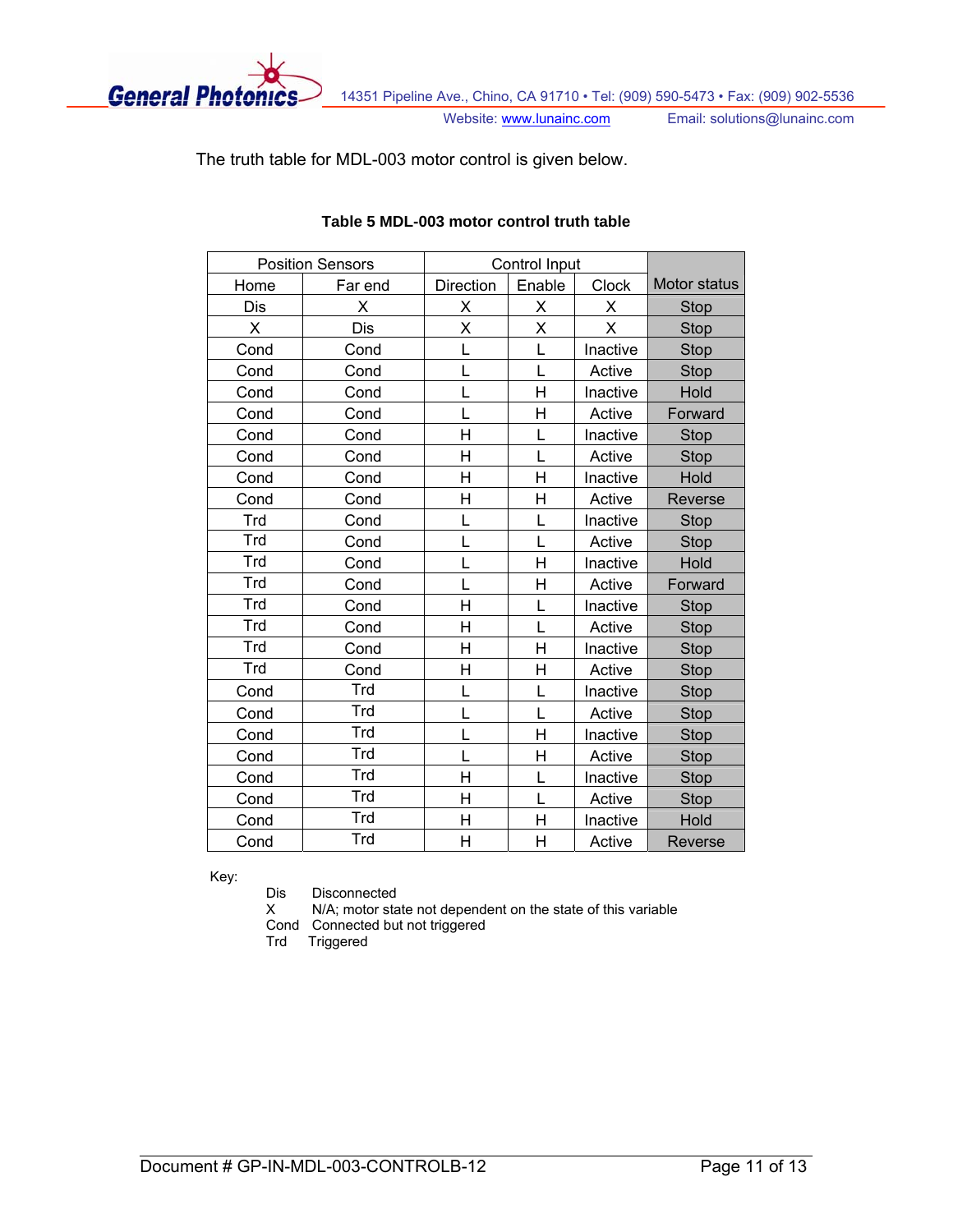<span id="page-11-0"></span>

## **Section 5. Manual Control Add-on Board**

An optional manual control add-on board is available. This board allows the user to control the MDL-003 or other stepper motor without the use of an external control circuit. It provides controls for setting the scanning rate and for performing either continuous scanning or manual forward or reverse motion control.

Manual control board dimensions: 1 x 1.25 inches.



**Figure 6 Driver board with manual control add-on board** 

<span id="page-11-1"></span>To use the manual control add-on board, connect it to the main driver board's control input connector, as shown in [Figure 6.](#page-11-1) The power indicator LED should turn on if the power to the main board is connected. The controls are as follows:

Manual/auto switch: Selects between manual delay control and continuous scanning back and forth over the full range of the MDL.

Switch position towards main board: auto scan

Switch position towards push-buttons: manual control. In this position, the forward and reverse buttons can be used to change the delay setting.

Speed selection dial: This is a numbered dial that controls the frequency of the clock pulse sent to the main driver board. Depending on the state of the step selection dip switch on the main board, the MDL motor will make one full, half, or quarter step per clock pulse.

Note: dial settings 8 and 9 are not used. If the dial is in either of these positions, the MDL will not respond to the forward or reverse buttons or the auto-scan setting.